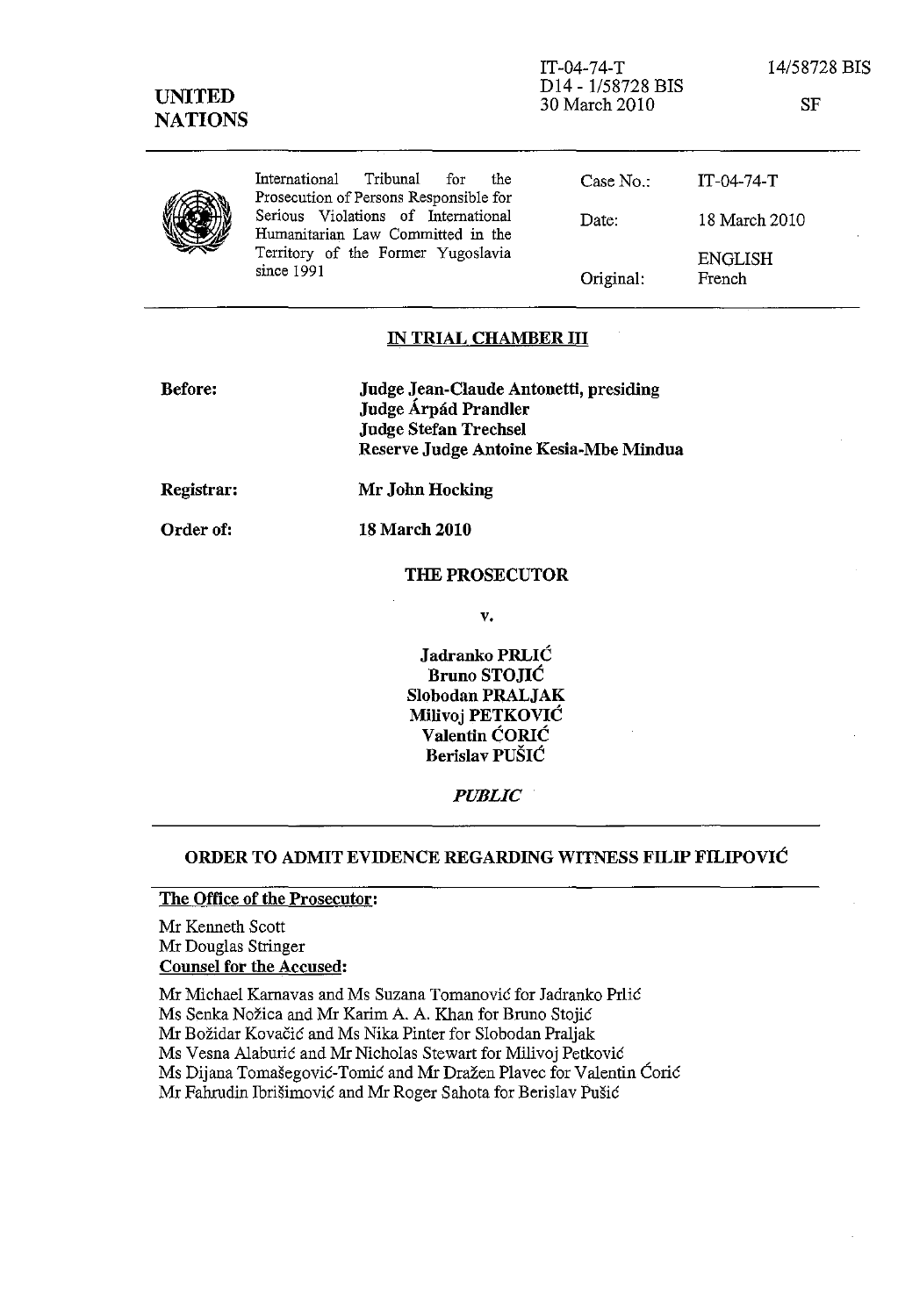**TRIAL CHAMBER III** ("Chamber") of the International Tribunal for the Prosecution of Persons Responsible for Serious Violations of International Humanitarian Law Conunitted in the Territory of the Former Yugoslavia since 1991 ("Tribunal"),

**NOTING** the request to admit 30 exhibits presented by Counsel for the Accused Petković ("Petković Defence"), <sup>1</sup> the request to admit six exhibits presented by Counsel for the Accused Stojic ("Stojic Defence"), $^2$  the request to admit four exhibits presented by Counsel for the Accused Praljak ("Prosecutor's Defence") ("Indictment"),<sup>3</sup> ("Proposed Exhibit(s)"), related to the testimony of Witness Filip Filipovic ("Witness") who appeared before the Chamber on 2 through 7 December 2009,

**NOTING** the objections raised by the Stojic Defence against the admission of the 3 Proposed Exhibits from the Prosecution,<sup>4</sup> the objections raised by the Petković Defence against the admission of 12 Proposed Exhibits from the Prosecution,<sup>5</sup> and the objection raised by the Prosecution against 1 Proposed Exhibit from the Praljak Defence.<sup>6</sup>

**NOTING** the response of the Stojic Defence to the objection raised by the Petkovic Defence against 1 Proposed Exhibit from the Prosecution,<sup>7</sup> and the response of the Petkovic Defence to the objection raised by the Prosecution against 1 Proposed Exhibit from the Praljak Defence, $s$ 

**NOTING** the "Prosecution Submission Concerning English Version of Exhibit P 11123", filed publicly by the Prosecution on 15 December 2009 ("Notice on Exhibit P 11123"), wherein the Prosecution informed the Chamber that the English translation of Proposed Exhibit P 11123, introduced and commented on in BCS by Milivoj

<sup>&</sup>lt;sup>1</sup> "Milivoj Petković's Request for Admission of Exhibits Tendered through Witness Filip Filipović", filed publicly on 10 December 2009.

 $^2$  IC 01144.

<sup>&</sup>lt;sup>3</sup> "Prosecution Filing of 'IC List' of Exhibits Tendered for Admission in Connection with Witness Filip FilipoviC", filed publicly on 10 December 2009 ("Notice of the Prosecution").

<sup>&</sup>lt;sup>4</sup> "Bruno Stojić's Objections to the Prosecution's Request for Admission of Exhibits through Witness Filip Filipovic", filed publicly on 11 December 2009 ("Objections of the Stojic Defence").

<sup>5 &</sup>quot;Milivoj Petkovic's Objection to the OTP List of Exhibits Tendered through Witness Filip Filipovic", filed publicly on 11 December 2009 ("Objections of the Petkovic Defence").

<sup>6 &</sup>quot;Prosecution Opposition to Praljak IC List Concerning the Witness Filipovic", filed publicly on 10 December 2009.

**<sup>7 &</sup>quot;Bruno Stojic's Response to the Objections of the Petkovic Defence to the Prosecution's List of**  Exhibits Tendered through Filip FilipoviC', filed publicly on 14 December 2009.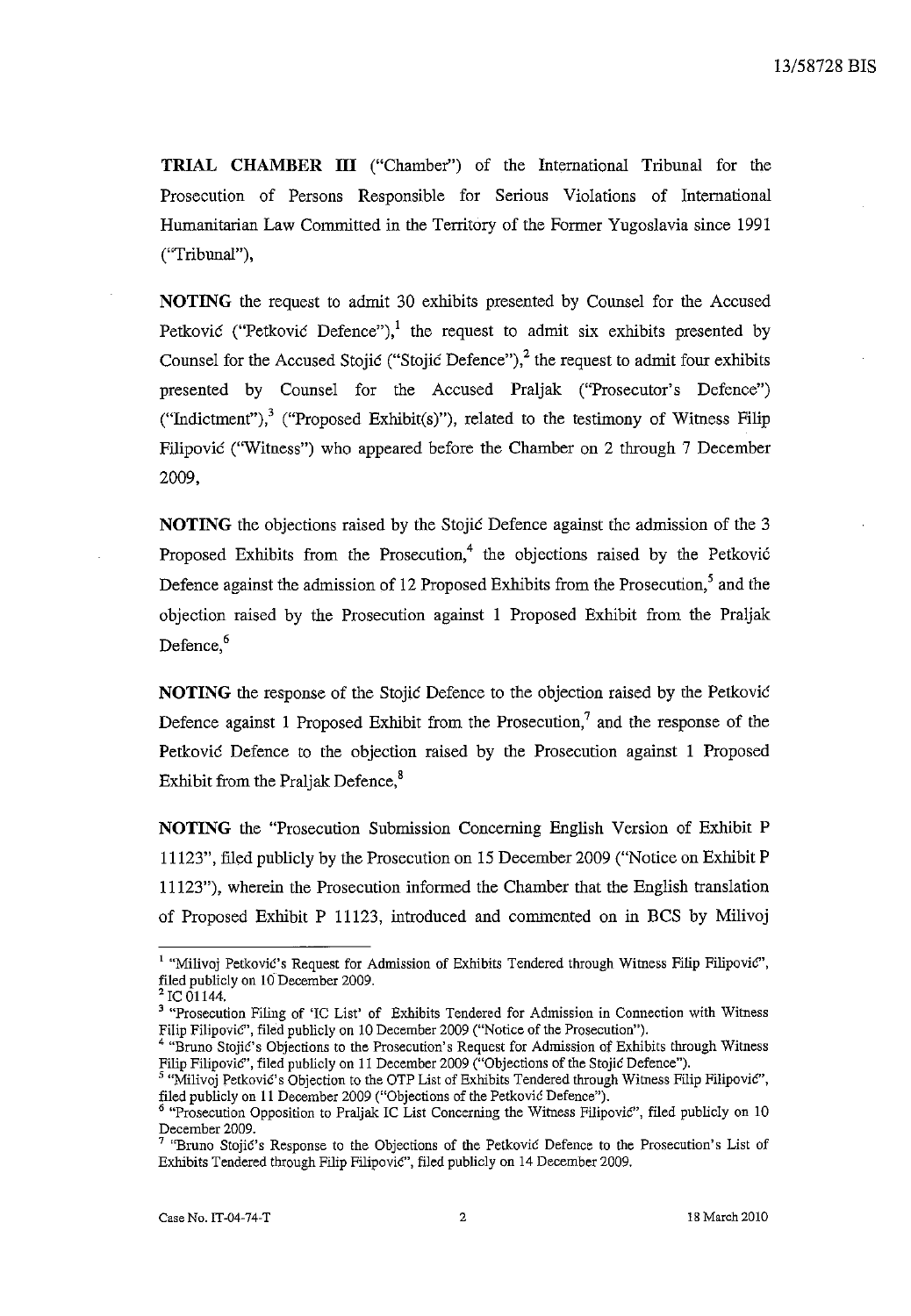Petkovic during his testimony in the Case of *The Prosecutor v. Tihomir Blaskic,* Case No. IT-95-14-T ("Blaškić Case"),<sup>9</sup> does not correspond to the original in BCS and also that the version in BCS, the language used by Milivoj Petkovic to comment upon the Proposed Exhibit tendered in the *Blaskic* Case, might be considered the only authoritative version, 10

NOTING the "Decision on Presentation of Documents by the Prosecution in Cross-Examination of Defence Witnesses" issued publicly by the Chamber on 27 November 2008 ("Decision of 27 November 2008"),

NOTING the ''Decision on the Interlocutory Appeal Against the Trial Chamber's Decision on Presentation of Documents by the Prosecution in Cross-Examination of Defence Witnesses" issued publicly by the Appeals Chamber on 26 February 2009 ("Decision of 26 February 2009"), in which the Appeals Chamber upheld the Decision of 27 November 2008 and affirmed that it is a matter for the Trial Chamber to decide the purposes for which the "mixed documents" admitted into evidence will be used, $^{11}$ 

**CONSIDERING** that, as a preliminary consideration, the Chamber observes, on the one hand, that Proposed Exhibit P 11123 is virtually identical to Exhibit 4D 00618, admitted by the Chamber on 19 November 2009; $^{12}$  that, in fact these two documents are the duplicates of a single document from the testimony of Milivoj Petkovic in the *Blaškić* Case;<sup>13</sup> that, despite this, the English and BCS versions of Exhibit 4D 00618 and of Proposed Exhibit P 11123 do not agree,

**CONSIDERING** that the Chamber shares the view of the Prosecution,<sup>14</sup> the Stojic Defence,<sup>15</sup> and the Petković Defence<sup>16</sup>, when they observe that the BCS version of Proposed Exhibit P11123 is more authoritative than its English translation, due to the

<sup>&</sup>lt;sup>8</sup> "Milivoj Petković's Response to the Prosecution Opposition to Praljak IC List for Witness Filip Filipovic", filed publicly on 14 December 2009.

*Blaškić* Case, Transcript in French (T(F)), p. 22439-22481, 23-24 June 1999.

<sup>&</sup>lt;sup>10</sup> Notice on Exhibit P 11123, para. 1-3.

 $11$  Decision of 26 February 2009, para. 29.

<sup>&</sup>lt;sup>12</sup> Order on Admission of Evidence Regarding Witness Dragan Čurčić, issued publicly, 19 November 2009.

 $^{13}_{11}$  Notice on Exhibit P 11123, para. 2.

<sup>&</sup>lt;sup>14</sup> Notice on Exhibit P 11123, para. 3.

<sup>&</sup>lt;sup>15</sup> Objections of the Stojic Defence, p. 2.

<sup>&</sup>lt;sup>16</sup> Objections of the Petkovic Defence, p. 2.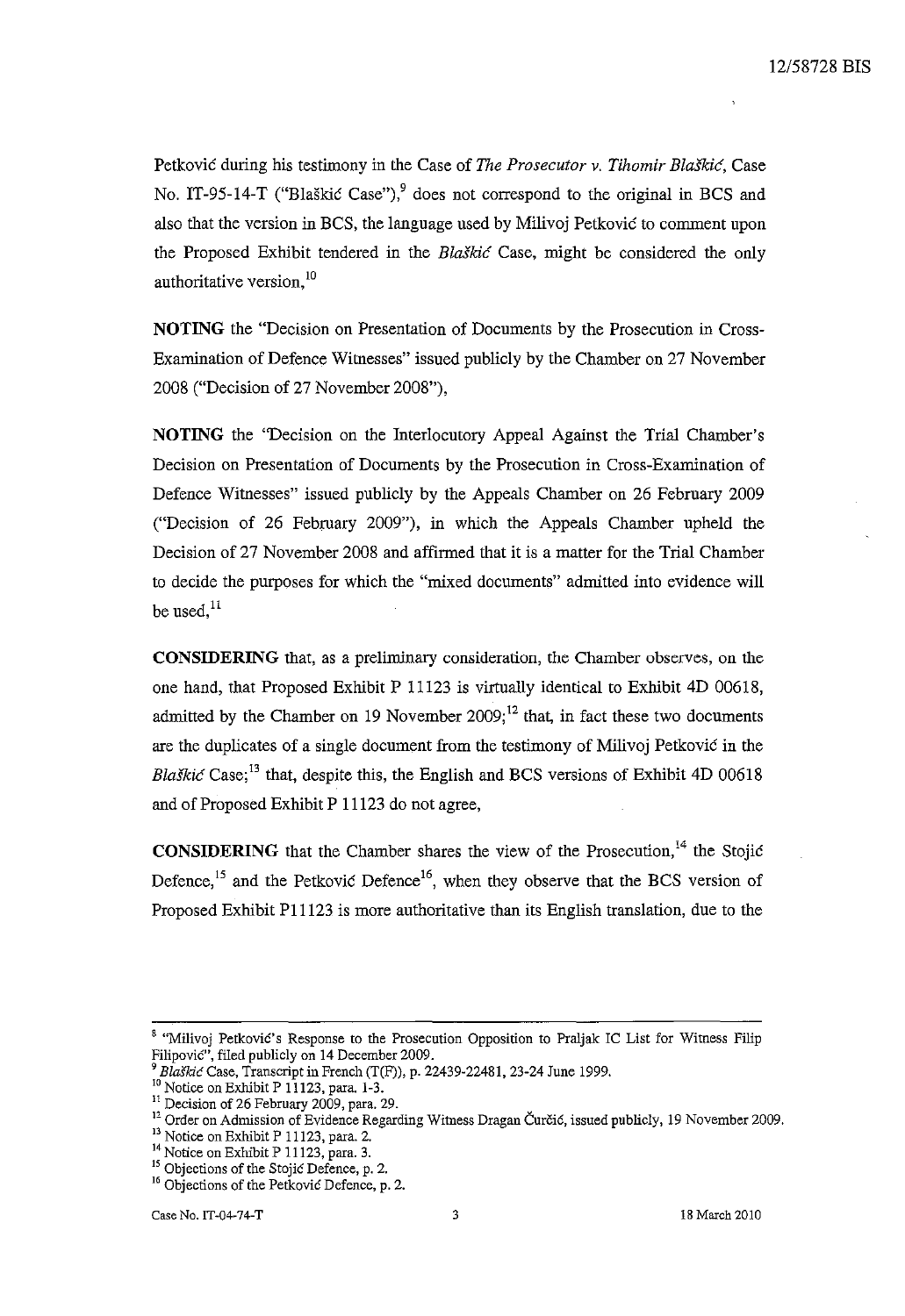fact that during his testimony in the Blaškić Case, Milivoj Petković commented on the BCS and not the English version of the document,<sup>17</sup>

**CONSIDERING** that the Chamber, as a result, asks the Prosecution to upload a new English translation of Proposed Exhibit P 11123 onto the *eCourt* system that is faithful to the original version in BCS, and likewise asks the Petkovic Defence to upload a new English translation of Exhibit 4D 00618 onto the *eCourt* system that is faithful to the original version in BCS,

**CONSIDERING** that the Chamber observes, moreover, that Proposed Exhibits 4D 01205, 4D 01611, 4D 01700 and P 02078 have already been admitted by the Chamber<sup>18</sup> and that the request for admission involving them is thus moot,

**CONSIDERING** that the Chamber has examined each of the Proposed Exhibits on the basis of the criteria of admissibility defined in the "Decision on the Admission of Evidence", issued publicly by the Chamber on 13 July 2006 ("Decision of 13 July 2006"), and also in the "Decision Adopting Guidelines for the Presentation of Defence Evidence", issued publicly by the Chamber on 24 April 2008 ("Decision of 24 April 2008"), <sup>19</sup>

**CONSIDERING** that the Chamber notes that the Prosecution is requesting that Proposed Exhibit Pl1131 be admitted on grounds that it goes to challenging the credibility of Witness Filip Filipovic,

**CONSIDERING** that the Petkovic Defence specifically opposes the admission of Proposed Exhibits P 11118,<sup>20</sup> P 11128, P11129,<sup>21</sup> P 11131, P11138 and P 11139 on the grounds that the Prosecution has not shown exceptional circumstances sufficient

<sup>&</sup>lt;sup>17</sup> Blaškić Case, T(F), p. 22439-22481, 23-24 June 1999.

<sup>&</sup>lt;sup>18</sup> Regarding Proposed Exhibit P 02078, see "Order to Admit Evidence Regarding Witness Herbert Okun", public document, 12 June 2007; regarding Proposed Exhibits 4D 01205, 4D 01611 and 4D 01700, see "Order to Admit Evidence Relating to the Testimony of Slobodan Praljak", public document, 15 February 2010.

**<sup>19</sup> Guideline 8: The Admission of Documentary Evidence through a Witness.** 

**<sup>20</sup> Nevertheless, the Petkovic Defence does not oppose the admission of Proposed Exhibit P 01118, if**  done solely for purposes of challenging the credibility of the witness, Objections of the Petković Defence, pp. 1-2.

<sup>&</sup>lt;sup>21</sup> Nevertheless, the Petkovic Defence does not oppose the admission of Proposed Exhibit P 01118, if done solely for purposes of challenging the credibility of the witness, Objections of the Petković Defence, p 2.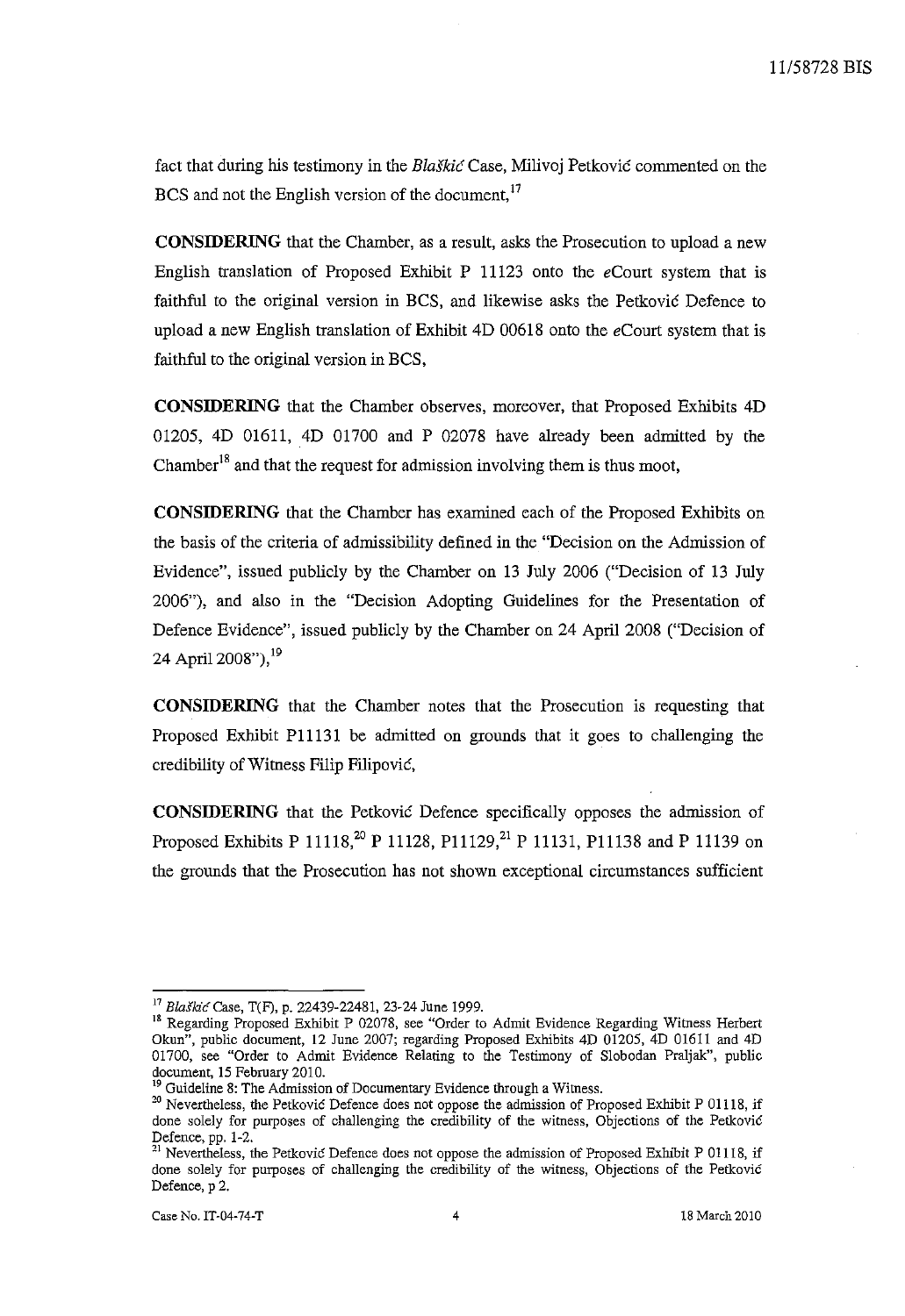to justify admitting these new documents within the meaning of the Decision of 27 November  $2008$ <sup>22</sup>

**CONSIDERING** that the Chamber emphasises that the Prosecution requests the admission of Proposed Exhibit P 11118 for two reasons, that is, as an exhibit suitable for challenging the credibility of Witness Filip Filipovic but simultaneously, as inculpatory evidence, and it is therefore appropriate to analyse it as a "mixed document" within the meaning of the Decision of 27 November 2008,

**CONSIDERING** that the Chamber observes regarding Proposed Exhibits P 11128, P 11129, P 11138 and P 11139 that the Prosecution has not clearly identified to what purpose it sought the admission of these exhibits and it is for that reason appropriate that they be analysed as "mixed documents" within the meaning of the Decision of 27 November 2008,

**CONSIDERING** that the Chamber observes that the Prosecution has not followed the procedure established by the Chamber for requesting the admission of "mixed documents", in that, with regard to Proposed Exhibits P 11118, P 11128, P 11129, P 11138 and Pl1139, the Prosecution has not explained precisely when and precisely how it obtained these documents, nor precisely when it disclosed them to the Defence and why it only presented them after it ended its examination-in-chief.

**CONSIDERING** that the Chamber cannot accept the argument of the Prosecution whereby Proposed Exhibits P 11118, P 11128, P 11129, P 11138 and P 11139 are related to the testimony of the Witness, which could only justify their admission as inculpatory evidence at this stage of the proceedings,  $2<sup>3</sup>$ 

**CONSIDERING** that the Chamber observes that, to the extent the Prosecution has not argued exceptional circumstances justifying the admission of said Proposed Exhibits as inculpatory evidence, they may not then be admitted solely with a view to challenging the credibility of the Witness,

**CONSIDERING** that the Chamber decides to admit into evidence the Proposed Exhibits marked as "Admitted" in the Annex attached to this Decision, as they were presented to the Witness and display sufficient indicia of relevance, probative value and reliability,

<sup>&</sup>lt;sup>22</sup> Objections of the Petkovic Defence, pp. 2-3.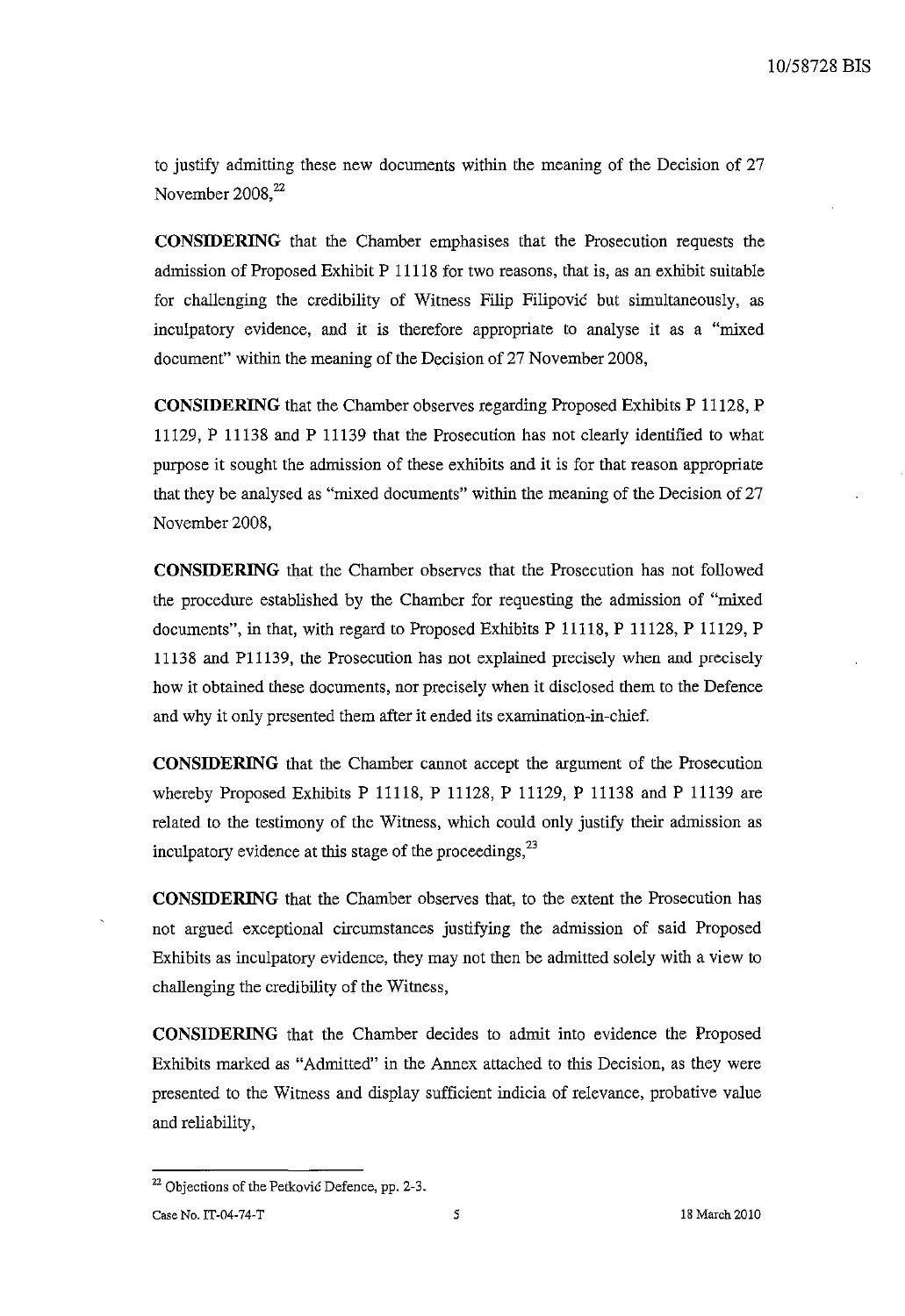**CONSIDERING** more particularly that the Chamber decides to admit into evidence the Proposed Exhibits P 11118, P 11128, P 11131, P 11138 and P 11139 only insofar as they go to challenging the credibility of the Witness,

**CONSIDERING** that the Chamber decides not to admit into evidence the Proposed Exhibits marked as "Not Admitted" in the Annex attached to this Decision as they are not consistent with the instructions handed down in the Decisions of 13 July 2006 and of 24 April 2008,

**<sup>23</sup> Notice of the Prosecution, pp. 2-5.**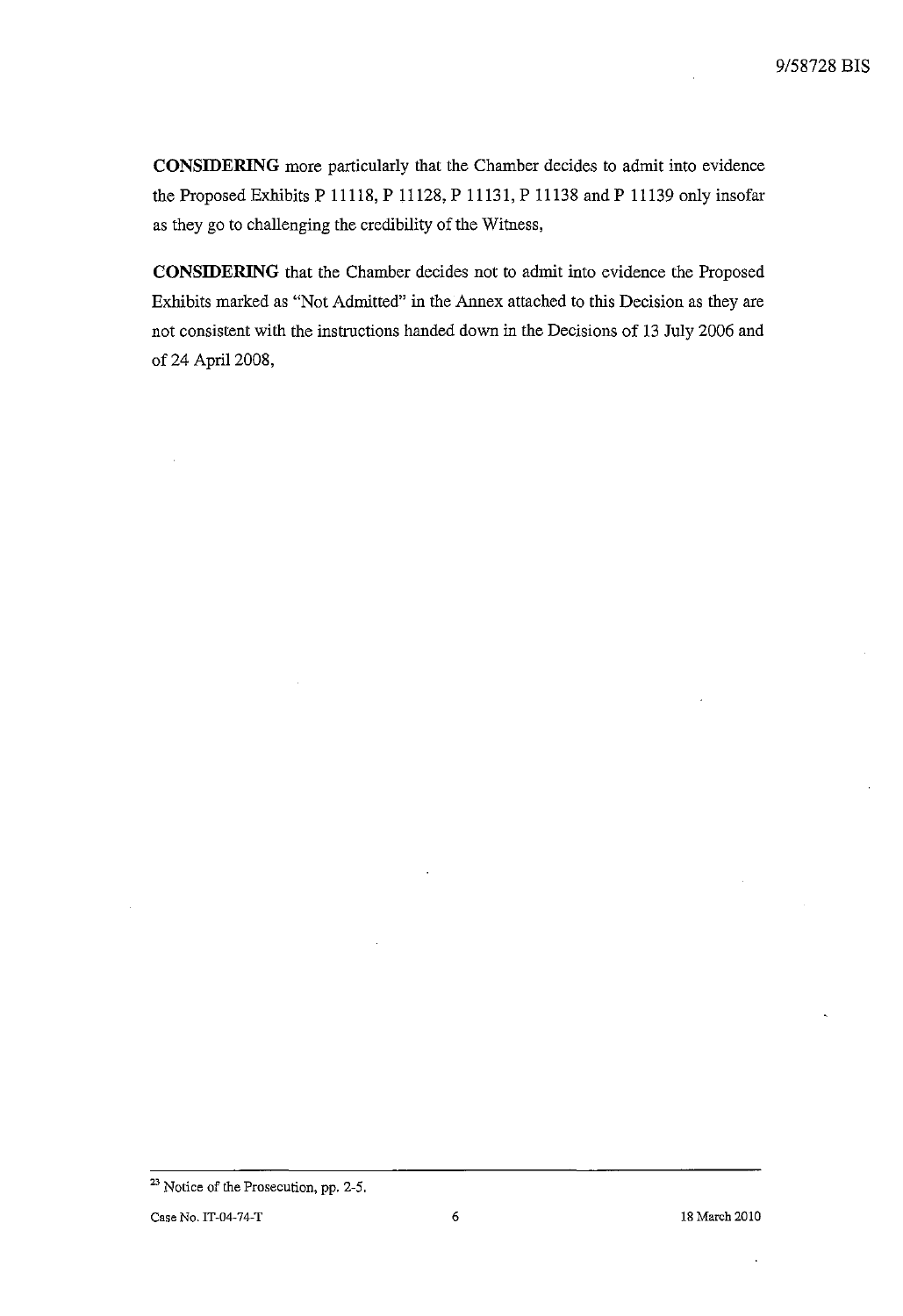#### **FOR THE FOREGOING REASONS,**

**PURSUANT TO** Rules 54 and 89 of the Rules of Procedure and Evidence,

**GRANTS** the request of the Stojic Defence,

**PARTIALLY GRANTS** the requests of the Petkovic Defence, the Praljak Defence and the Prosecution,

**DECIDES** that there is cause to admit Proposed Exhibits P 11118, P 11128, P 11129, P 11131, P 11138 under seal and P 11139 under seal, but only insofar as they go to challenging the credibility of Witness Filip Filipovic,

**DECIDES** that there is cause to admit the Proposed Exhibits marked as "Admitted" in the Annex attached to this decision,

**DECLARES MOOT** the request of the Petkovic Defence concerning the Proposed Exhibits bearing identification numbers 4D 01205, 4D 01611, 4D 01700, as well as the request of the Prosecution concerning the Proposed Exhibit bearing identification number P 02078,

**DENIES** by a majority in all other respects the requests of the Petkovic Defence, the Pral jak Defence and the Prosecution, for the reasons set forth in the Annex attached to this decision.

#### **AND**

**INSTRUCTS** the Prosecution and the Petkovic Defence to upload onto the *eCourt*  system new English versions of Exhibits P 11123 and 4D 00618 that are faithful to their original BCS versions.

**The President of the Chamber attaches a dissenting opinion to this Order.**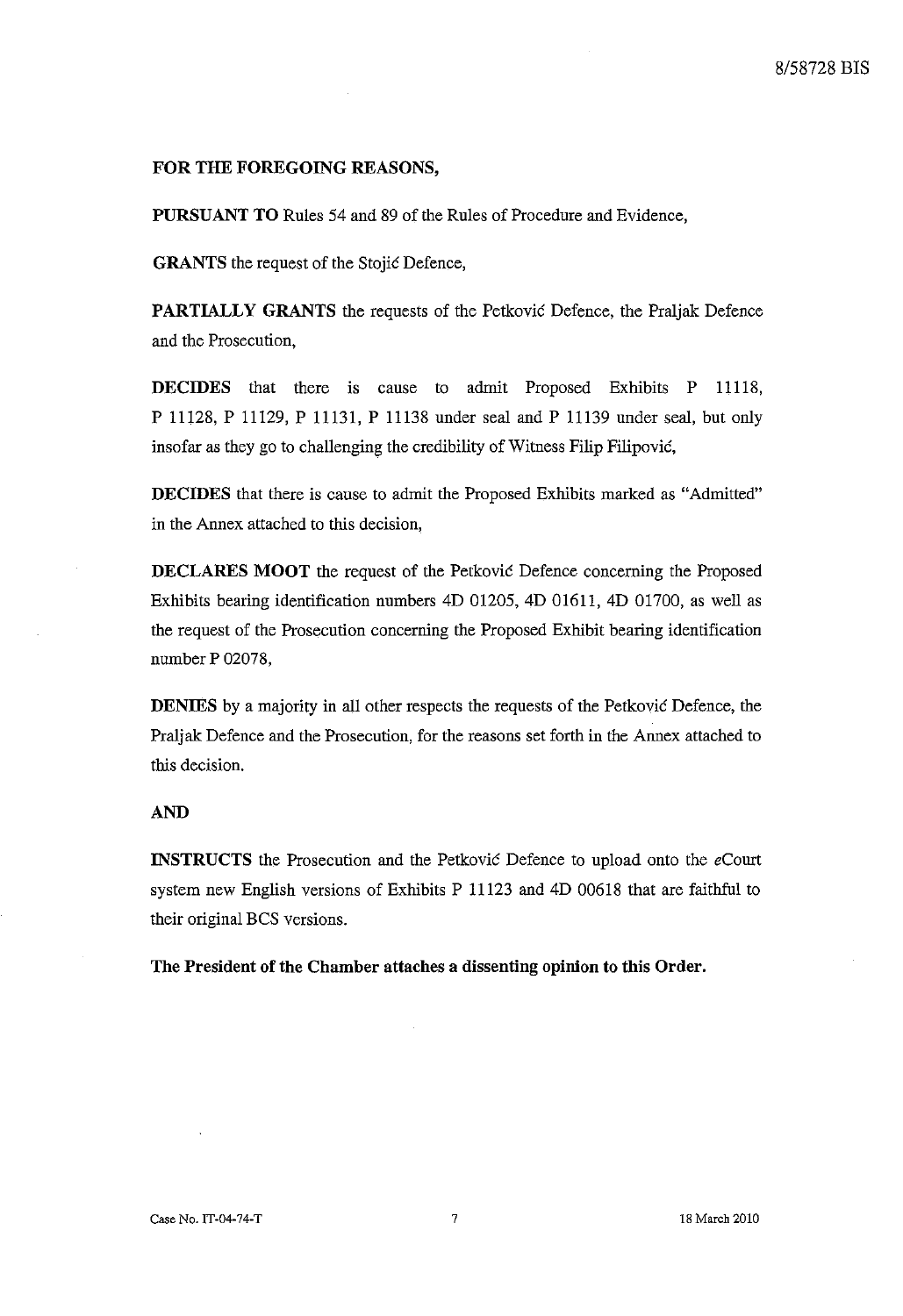Done in English and in French, the French version being authoritative.

/signed/  $\mathcal{L}^{\text{max}}$ 

Jean-Claude Antonetti

Presiding Judge

Done this eighteenth day of March 2010

At The Hague

The Netherlands

# **[Seal of the Tribunal]**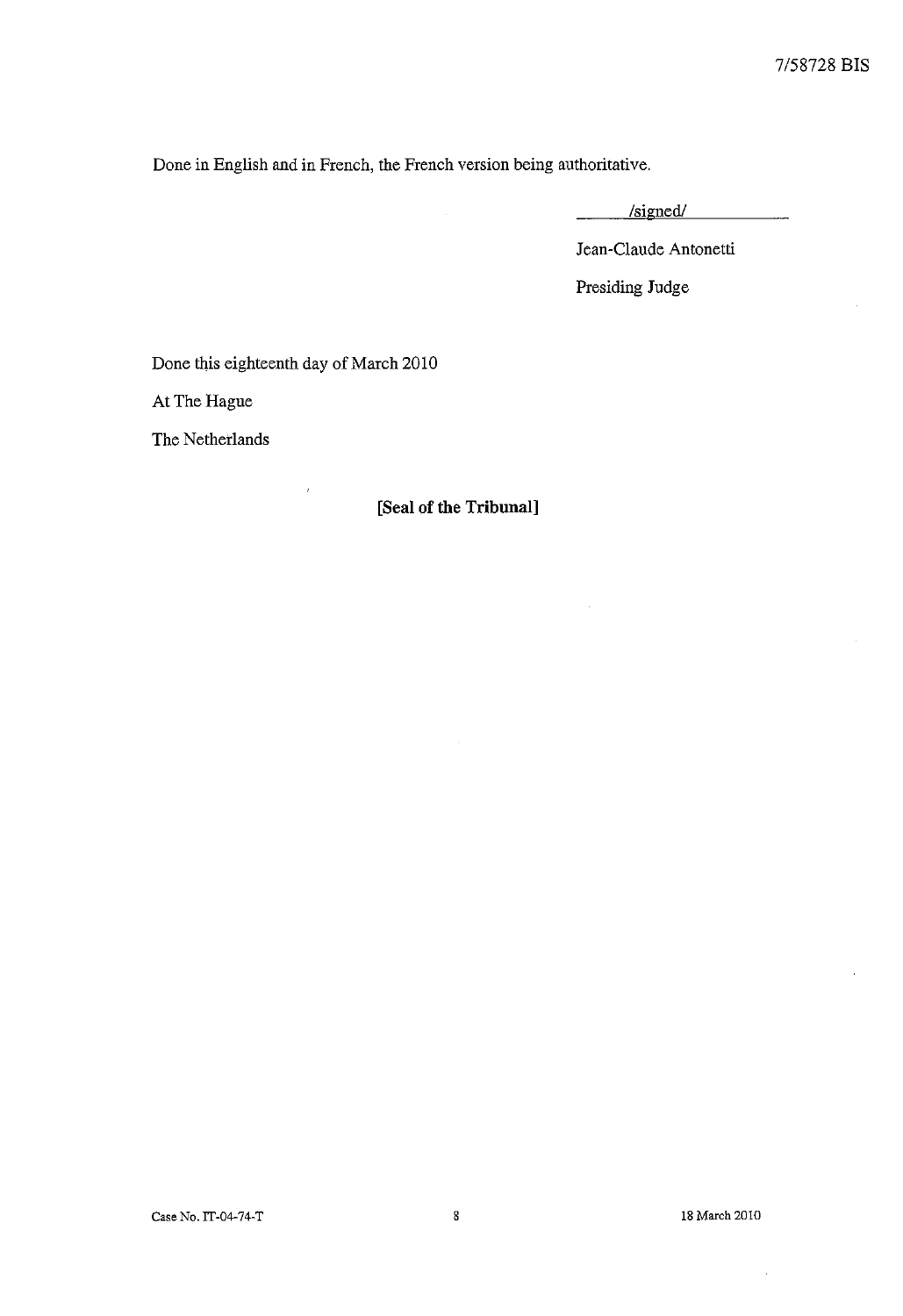$\hat{\mathcal{L}}$ 

# **Annex**

| <b>Exhibit Number</b> | <b>Party Proposing Admission</b> | <b>Admitted/Not Admitted/Moot</b>    |
|-----------------------|----------------------------------|--------------------------------------|
|                       | of the Exhibit                   |                                      |
| 4D 00389              | Petković Defence                 | Admitted                             |
| 4D 00455              | Petković Defence                 | Admitted                             |
| 4D 00594              | Petković Defence                 | Admitted                             |
| 4D 00597              | Petković Defence                 | Admitted                             |
| 4D 00830              | Petković Defence/Prosecution     | Admitted                             |
| 4D 00895              | Petković Defence                 | Admitted                             |
| 4D 00896              | Petković Defence                 | Admitted                             |
| 4D 00897              | Petković Defence                 | Admitted                             |
| 4D 01079              | Petković Defence                 | Admitted                             |
| 4D 01106              | Petković Defence                 | Admitted                             |
| 4D 01179              | Petković Defence                 | Admitted                             |
| 4D 01198              | Petković Defence                 | Admitted                             |
| 4D 01200              | Petković Defence                 | Not admitted. (Grounds: The          |
|                       |                                  | Chamber observes that the Petković   |
|                       |                                  | Defence, acting through Witness      |
|                       |                                  | Filip Filipović, has not             |
|                       |                                  | demonstrated a sufficiently relevant |
|                       |                                  | link between the document and the    |
|                       |                                  | Indictment.)                         |
| 4D 01205              | Petković Defence                 | Moot. The document was already       |
|                       |                                  | admitted under the Order to Admit    |
|                       |                                  | Evidence Relating to the Testimony   |
|                       |                                  | of Slobodan Praljak on 15 February   |
|                       |                                  | 2010.                                |
| 4D 01206              | Petković Defence                 | Admitted                             |
| 4D 01207              | Petković Defence                 | Admitted                             |
| 4D 01210              | Petrović Defence                 | Admitted                             |
| 4D 01514              | Petković Defence                 | Admitted                             |
| 4D 01518              | Petković Defence                 | Admitted                             |
| 4D 01611              | Petković Defence/Praljak         | Moot. The document was already       |
|                       |                                  | admitted under the Order to Admit    |
|                       |                                  | Evidence Relating to the Testimony   |
|                       |                                  | of Slobodan Praljak on 15 February   |
|                       |                                  | 2010.                                |
| 4D 01700              | Petković Defence                 | Moot. The document was already       |
|                       |                                  | admitted under the Order to Admit    |
|                       |                                  | Evidence Relating to the Testimony   |
|                       |                                  | of Slobodan Praljak of 15 February   |
|                       |                                  | 2010.                                |
| 4D 02016              | Petković Defence                 | Admitted                             |
| P 00554               | Petković Defence                 | Admitted                             |
| P 00658               | Petković Defence                 | Admitted                             |
| P01200                | Petković Defence                 | Admitted                             |
| P 02195               | Petković Defence                 | Admitted                             |
| P 02825               | Petković Defence                 | Admitted                             |
| IC 01137              | Petković Defence                 | Admitted                             |
| IC 01138              | Petković Defence                 | Admitted                             |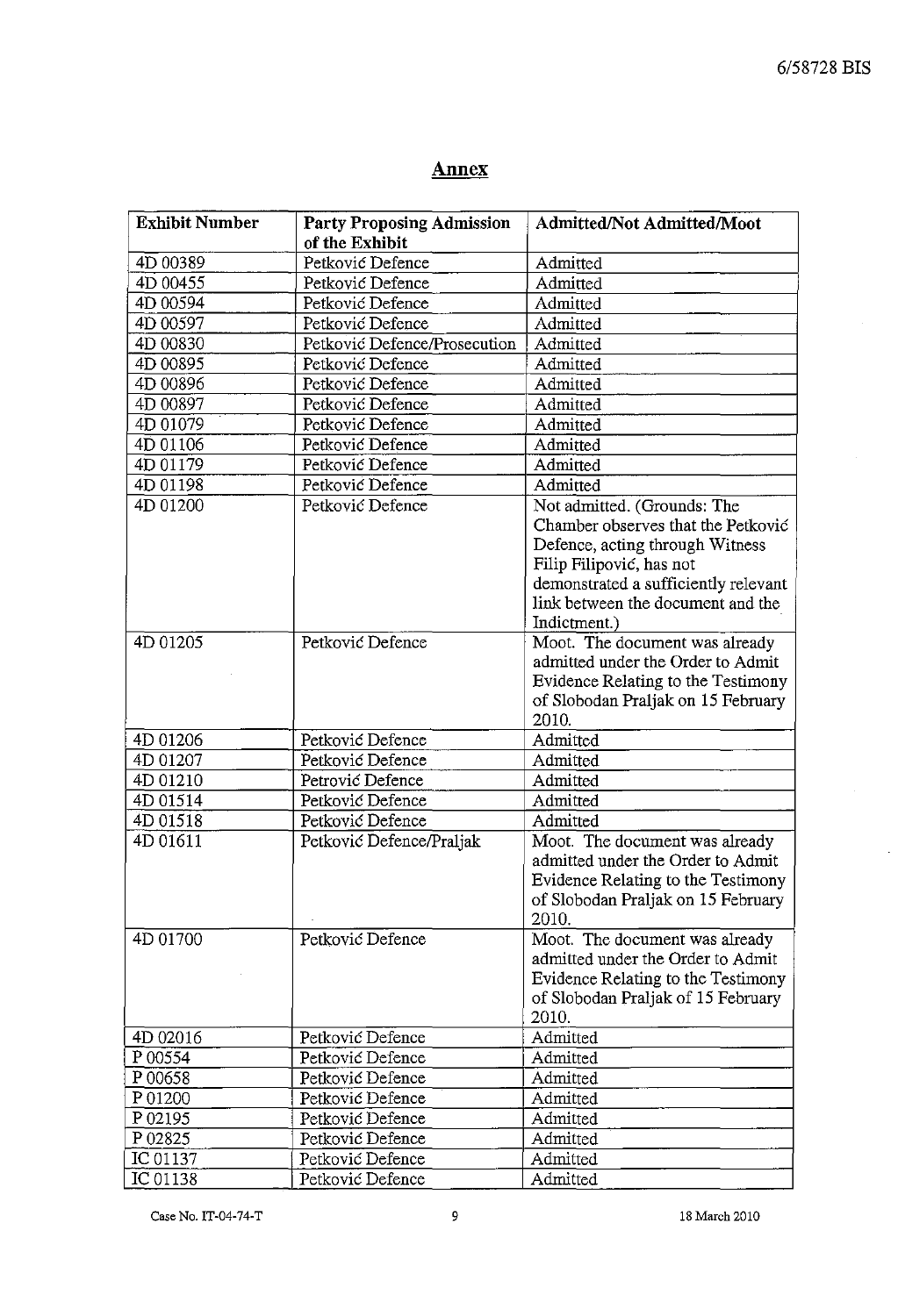$\mathcal{L}$ 

| IC 01139 | Petković Defence | Admitted                                                            |
|----------|------------------|---------------------------------------------------------------------|
| 2D 01486 | Stojić Defence   | Admitted                                                            |
| 2D 03066 | Stojić Defence   | Admitted                                                            |
| 2D 03067 | Stojić Defence   | Admitted                                                            |
| 2D 03068 | Stojić Defence   | Admitted                                                            |
| 2D 03069 | Stojić Defence   | Admitted                                                            |
| P 01349  | Stojić Defence   | Admitted                                                            |
| 1D 03151 | Praljak Defence  | Not admitted. (Grounds: Praljak                                     |
|          |                  | Defence did not specify the eCourt                                  |
|          |                  | pages of the document sought to be                                  |
|          |                  | admitted.)                                                          |
| 3D 01731 | Praljak Defence  | Admitted                                                            |
| 3D 03792 | Praljak Defence  | Admitted                                                            |
| P 01933  | Prosecution      | Admitted                                                            |
| P 02078  | Prosecution      | Moot. (Grounds: exhibit already                                     |
|          |                  | admitted under Order to Admit                                       |
|          |                  | <b>Evidence Regarding Witness</b>                                   |
|          |                  | Herbert Okun on 12 June 2007.)                                      |
| P 10007  | Prosecution      | Not admitted. (Grounds: the                                         |
|          |                  | excerpt of the transcript of                                        |
|          |                  | testimony is not admissible outside                                 |
|          |                  | of the procedure under Rule 92 bis                                  |
|          |                  | of the Rules. Moreover, the                                         |
|          |                  | Chamber, by virtue of the Decision                                  |
|          |                  | on the Admission into Evidence of                                   |
|          |                  | Slobodan Praljak's Evidence in the                                  |
|          |                  | Case of Naletilić and Martinović,                                   |
|          |                  | issued on 5 September 2007,                                         |
|          |                  | decided to reject in toto the request                               |
|          |                  | for admission of the testimony                                      |
|          |                  | pursuant to Rule 92 bis of the                                      |
|          |                  | Rules.)                                                             |
|          |                  |                                                                     |
|          | Prosecution      | Not admitted. (Grounds: the                                         |
|          |                  | excerpt of the transcript of                                        |
| P 10028  |                  | testimony is not admissible outside                                 |
|          |                  | of the procedure under Rule 92 bis                                  |
|          |                  | of the Rules. Moreover, the                                         |
|          |                  | Chamber, by virtue of the Decision<br>on Prosecution Motion for the |
|          |                  |                                                                     |
|          |                  | Admission into Evidence of                                          |
|          |                  | Milivoj Petković Given in Other                                     |
|          |                  | Cases Before the Tribunal (given in                                 |
|          |                  | the Blaškić Case), issued on 17                                     |
|          |                  | October 2007, decided to reject in                                  |
|          |                  | toto the request for admission of                                   |
|          |                  | the testimony pursuant to Rule 92                                   |
|          |                  | bis of the Rules.)                                                  |
| P 11118  | Prosecution      | Admitted only insofar as it goes to                                 |
|          |                  | challenging the credibility of                                      |
|          |                  | Witness Filip Filipović.                                            |
| P 11123  | Prosecution      | Admitted                                                            |
| P 11128  | Prosecution      | Admitted only insofar as it goes to                                 |

 $\mathcal{A}$ 

 $\bar{z}$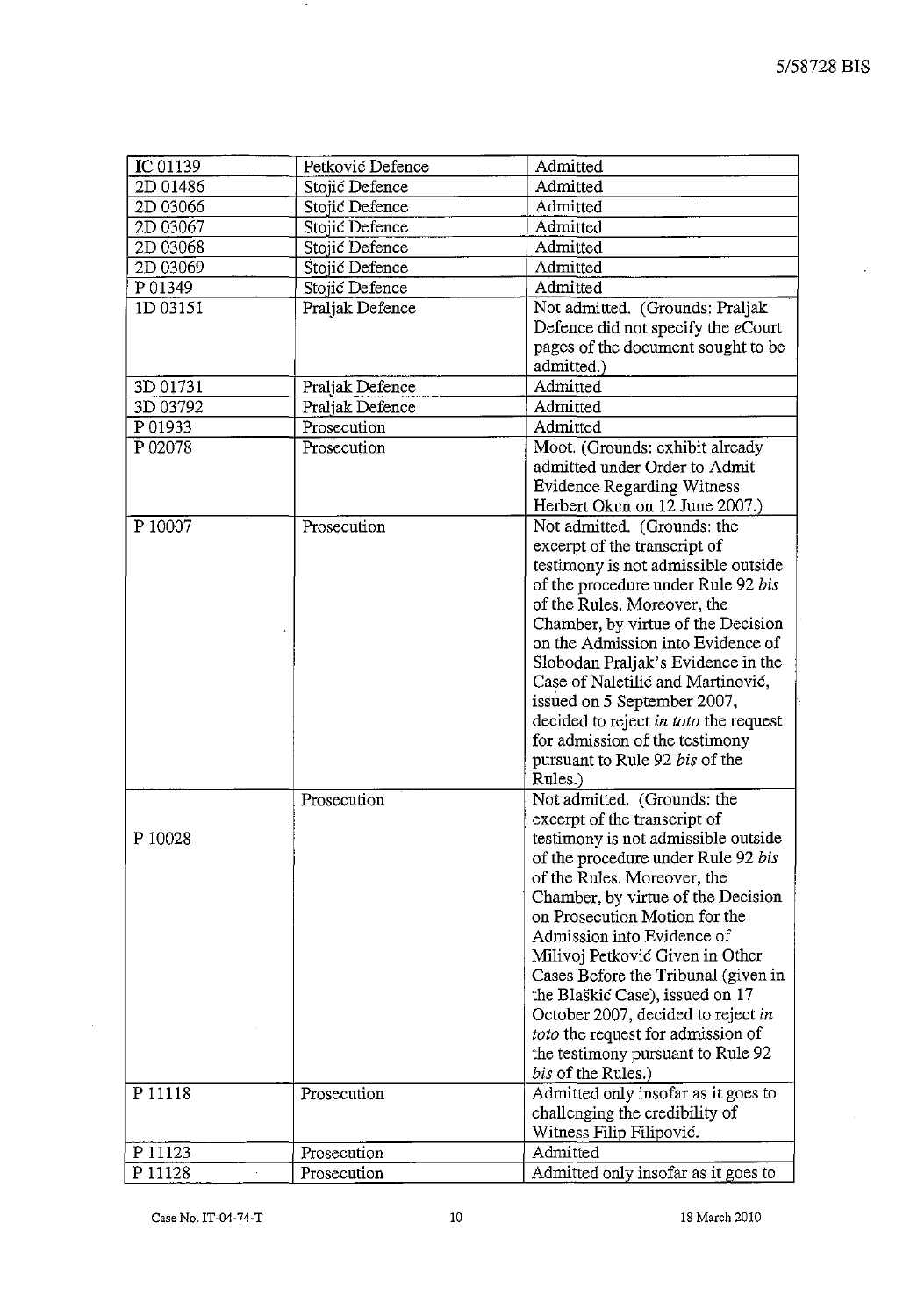|                    |             | challenging the credibility of         |
|--------------------|-------------|----------------------------------------|
|                    |             | Witness Filip Filipović.               |
| P 11129            | Prosecution | Admitted only insofar as it goes to    |
|                    |             | challenging the credibility of         |
|                    |             | Witness Filip Filipović.               |
| P 11131            | Prosecution | Admitted only insofar as it goes to    |
|                    |             | challenging the credibility of         |
|                    |             | Witness Filip Filipović.               |
| P 11138 under seal | Prosecution | Admitted under seal only insofar as    |
|                    |             | it goes to challenging the credibility |
|                    |             | of Witness Filip Filipović.            |
| P 11139 under seal | Prosecution | Admitted under seal only insofar as    |
|                    |             | it goes to challenging the credibility |
|                    |             | of Witness Filip Filipović.            |
|                    | Prosecution | Not admitted. (Grounds: the            |
|                    |             | excerpt from the transcript of         |
| IC 01141           |             | testimony is not admissible outside    |
|                    |             | of the procedure under Rule 92 bis     |
|                    |             | of the Rules. Moreover, the            |
|                    |             | Chamber, by virtue of the Decision     |
|                    |             | on Prosecution Motion for the          |
|                    |             | Admission into Evidence of             |
|                    |             | Milivoj Petković Given in Other        |
|                    |             | Cases Before the Tribunal (given in    |
|                    |             | the Blaškić Case), issued on 17        |
|                    |             | October 2007, decided to reject in     |
|                    |             | toto the request for admission of      |
|                    |             | the transcript testimony pursuant to   |
|                    |             | Rule 92 bis of the Rules.)             |
|                    | Prosecution | Not admitted. (Grounds: the            |
|                    |             | excerpt from the transcript of         |
| IC 01142           |             | testimony is not admissible outside    |
|                    |             | of the procedure under Rule 92 bis     |
|                    |             | of the Rules. Moreover, the            |
|                    |             | Chamber, by virtue of the Decision     |
|                    |             | on Prosecution Motion for the          |
|                    |             | Admission into Evidence of             |
|                    |             | Milivoj Petković Given in Other        |
|                    |             | Cases Before the Tribunal (given in    |
|                    |             | the Blaškić Case), issued on 17        |
|                    |             | October 2007, decided to reject in     |
|                    |             | toto the request for admission of      |
|                    |             | the transcript testimony pursuant to   |
|                    |             | Rule 92 bis of the Rules.)             |
| IC 01143           | Prosecution | Not admitted. (Grounds: the            |
|                    |             | excerpt from the transcript of         |
|                    |             | testimony is not admissible outside    |
|                    |             | of the procedure under Rule 92 bis     |
|                    |             | of the Rules. Moreover, the            |
|                    |             | Chamber, by virtue of the Decision     |
|                    |             | on Prosecution Motion for the          |
|                    |             | Admission into Evidence of             |

 $\sim$ 

 $\bar{z}$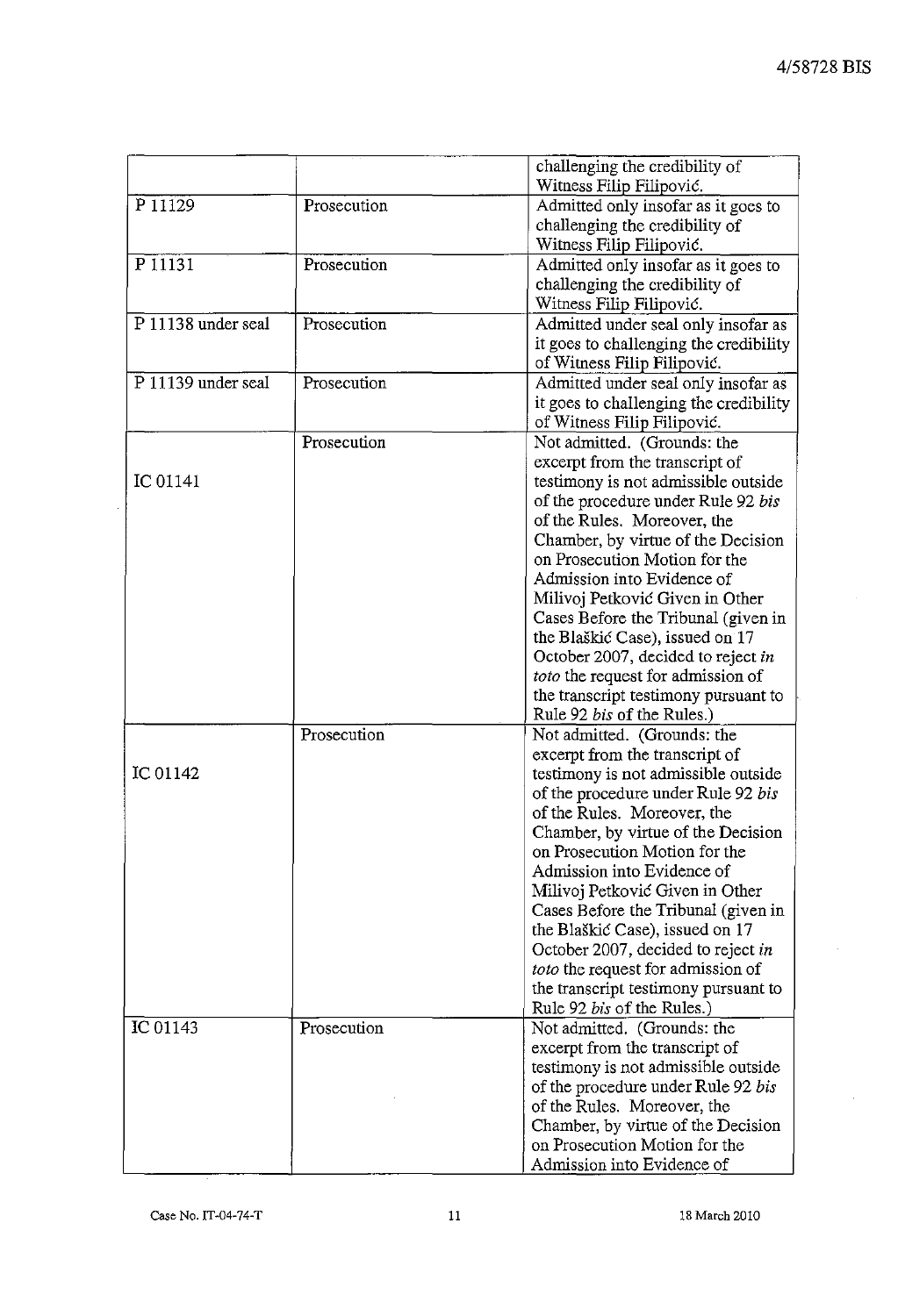$\hat{\mathcal{A}}$ 

| Milivoj Petković Given in Other      |
|--------------------------------------|
| Cases Before the Tribunal (given in  |
| the Blaškić Case), issued on 17      |
| October 2007, decided to reject in   |
| toto the request for admission of    |
| the transcript testimony pursuant to |
| Rule 92 bis of the Rules.)           |

 $\mathcal{A}^{\text{max}}_{\text{max}}$ 

 $\mathcal{L}_{\text{max}}$  and  $\mathcal{L}_{\text{max}}$ 

 $\sim$ 

 $\sim 10^{-1}$ 

 $\sim$ 

 $\hat{\mathcal{A}}$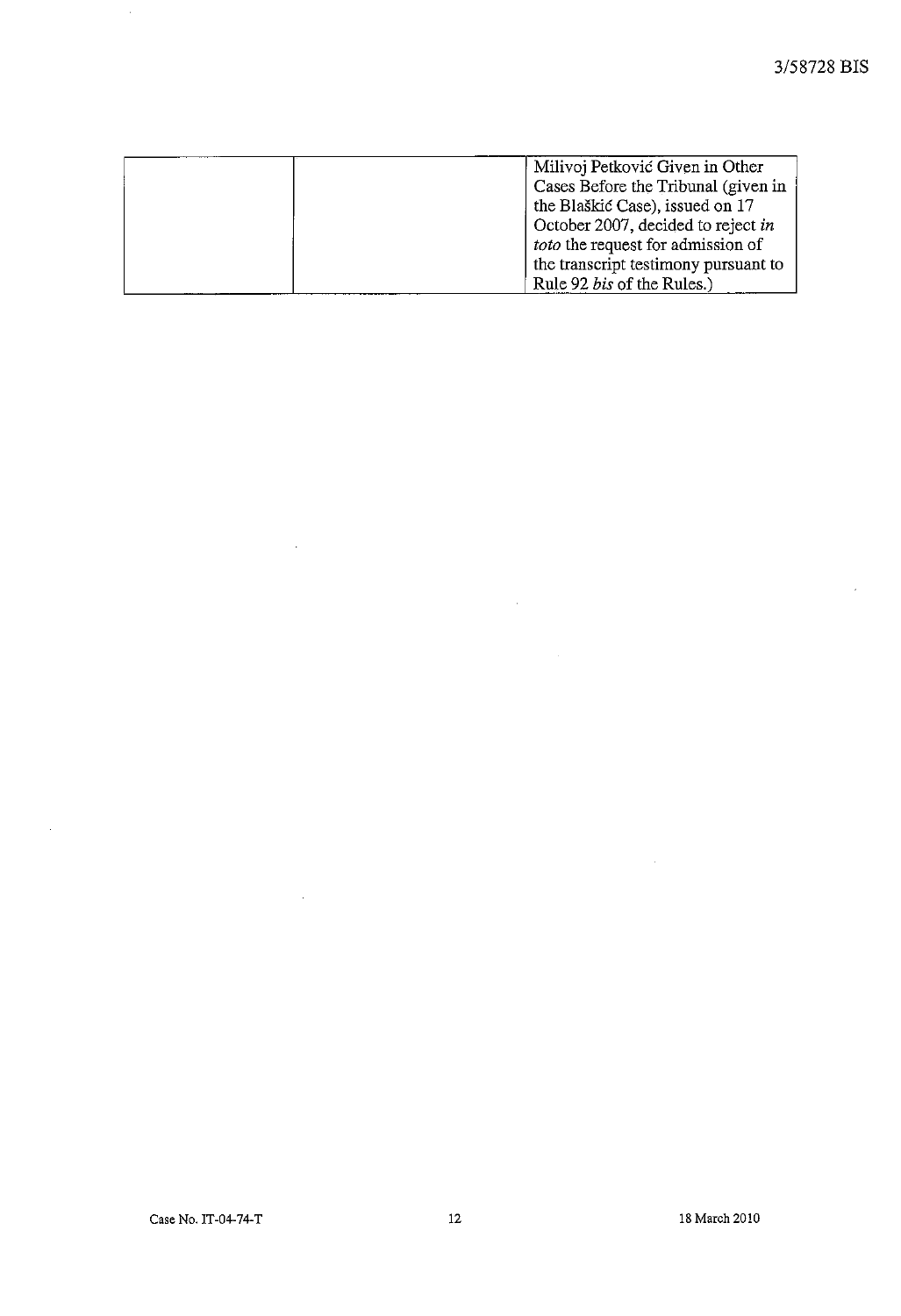# Dissenting Opinion of Presiding Judge Jean-Claude Antonetti

I dissent with regard to documents 4D 01200, ID 03151, IC 01141, IC 00142, IC 01143.

These documents should be admitted, pursuant to the Rules and in the interests of Justice.

### Document 4D 01200

This document was presented to the witness and commented upon at length (p. 47562 of the record).

This is a document issued by UNPROFOR in November 1993, relating to the *Mujahidin* of Central Bosnia.

Numerous witnesses pointed to the role of the *Mujahidin* in the unfolding of the conflict.

Under such conditions then, how can one be of the view that there is no relevant link between this document and the Indictment?

I cannot adhere to the prevailing view of the Chamber on the subject, because this refusal amounts to excluding from future deliberations a key element for understanding what occurred, particularly insofar as the actual causes of the conflict are concemed.

### Document ID 03151

This is a document dated as of 20 July 1987, addressing regulations applicable to the brigades of the JNA.

To the extent that the primary actors in the conflict are former officers of the JNA and that the military regulations in the Republics of the Former Yugoslavia were largely inspired by these Yugoslav regulations, it is within the interests of Justice to admit this document in its entirety in order to provide a gauge for comparison.

### Documents IC 001141, IC 01142 and IC 01143

These are documents proceeding from the Indictment that involve portions of the testimony of the Accused Petkovic in the Blaskic proceedings.

Indisputably, the contents of these statements are relevant in relation to the case at hand.

The argument stating that this excerpt or transcript is not admissible outside of Rule *92 his* is not an acceptable one, for, in the language of Rule 89 (C): the Chamber "may admit any relevant evidence" which it deems to have probative value.